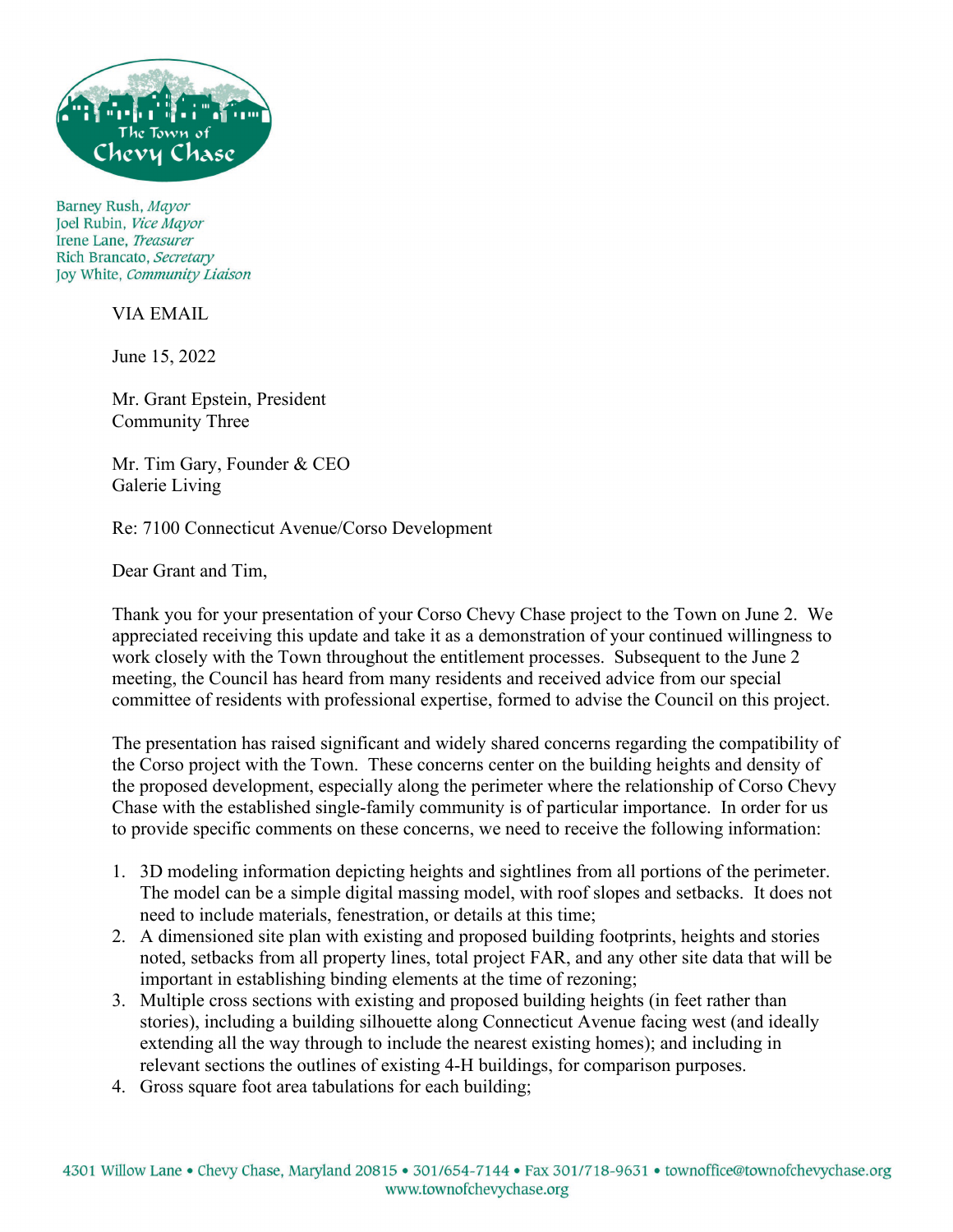- 5. Phasing plans that clearly delineate what you are presently contemplating for each of the two phases that you have discussed, along with accompanying descriptive comments that will help us fully understand what is involved in each phase, the anticipated timing for initiating each phase, and any other narrative that will allow us to understand the phases and phasing more completely;
- 6. While we can appreciate that landscaping and details relating to landscaping is more typically a site plan review issue than a sketch plan issue, receiving additional detail regarding the planned garage surface planter soil depths will be most helpful at this stage of the process to assuage concerns relating to the viability of necessary vegetated growth and preservation; and
- 7. Detail regarding how Corso proposes during construction to fulfill its leasehold obligations to the Town, which is to provide parking and access for Town service vehicles.

This multi-family community with its hundreds of independent living, assisted living, and memory care units along with commercial/retail space is a very significant departure from the scale and density of the existing 4-H structures and vastly different than the single-family dwellings that comprise the rest of the Town. Accordingly, how Corso will prove that its plans will relate to nearby residents and the remainder of the Town and its surroundings without conflict will be the focus of the Town's review. Most of the items listed above are needed for us to assess the project's compatibility.

We appreciated the "check lists" that you provided among your slides, indicating your response on various points in our letter of April 15. However, we also note some other items from our letter that were not covered. The most significant of these other points are:

- Confirmation that potential signalization will be studied by the developer (with input by the Town) irrespective of the level of traffic analyses that will ensue for the rezoning and later entitlements;
- Confirmation that a Town-appointed civil engineer will be a party to the discussions between you and the County regarding Storm Water Management and have a recognized role in establishing appropriate measures to achieve ESD to the MEP as required by law; and
- The number and types of commercial shops and associated square footage.

Also, you had set out in your February presentation a plan for space for the Town to continue to garage its vehicles on the site. We would like to see a specific proposal regarding this, and also learn how you intend to address our need for garage space during the period from when on-site development begins through the end of the current lease term.

The requests that we are making at this time are timely and necessary so that the Town can review and comment before you file for rezoning. We reserve the right to raise other issues as we learn more about the project, but we wish to be clear at this time that the Town's support for the application will depend significantly upon our determination that our concerns regarding compatibility have been addressed.

Finally, we look forward to receiving your proposed draft Letter of Intent, so that we can memorialize our understanding of the process and documents for this project, as well as the draft